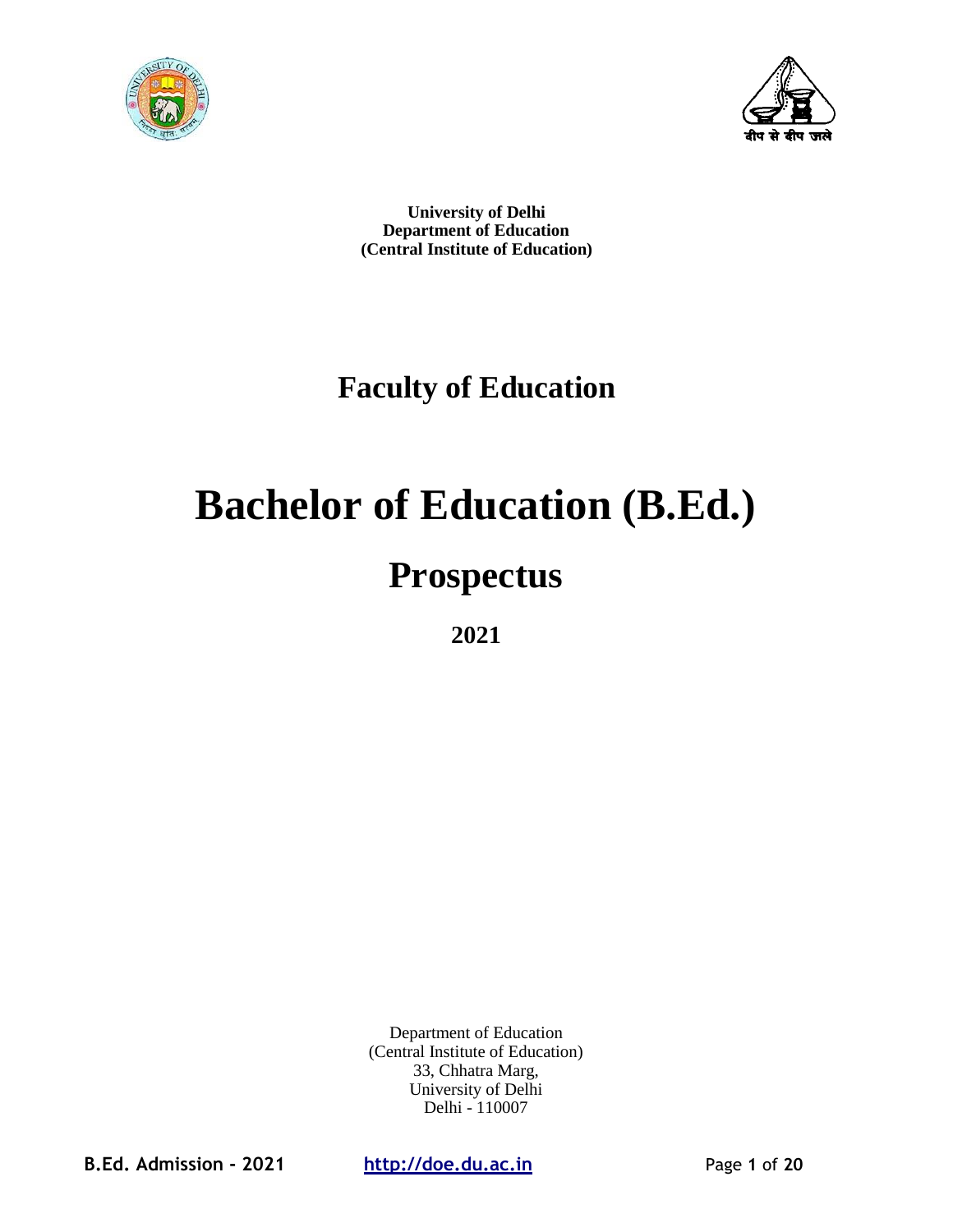Detailed schedule for admissions will be as per the Bulletin of Information for Post Graduate Courses of the University of Delhi and University guidelines released during the process of admissions.

> Candidates must regularly visit DU website: http:// du.ac.in and DoE (CIE) website: [http://doe.du.ac.in](http://doe.du.ac.in/) for admission related updates and other information.

**For further queries, please also see the Bulletin of Information for PG Admissions 2021 available at the University website.**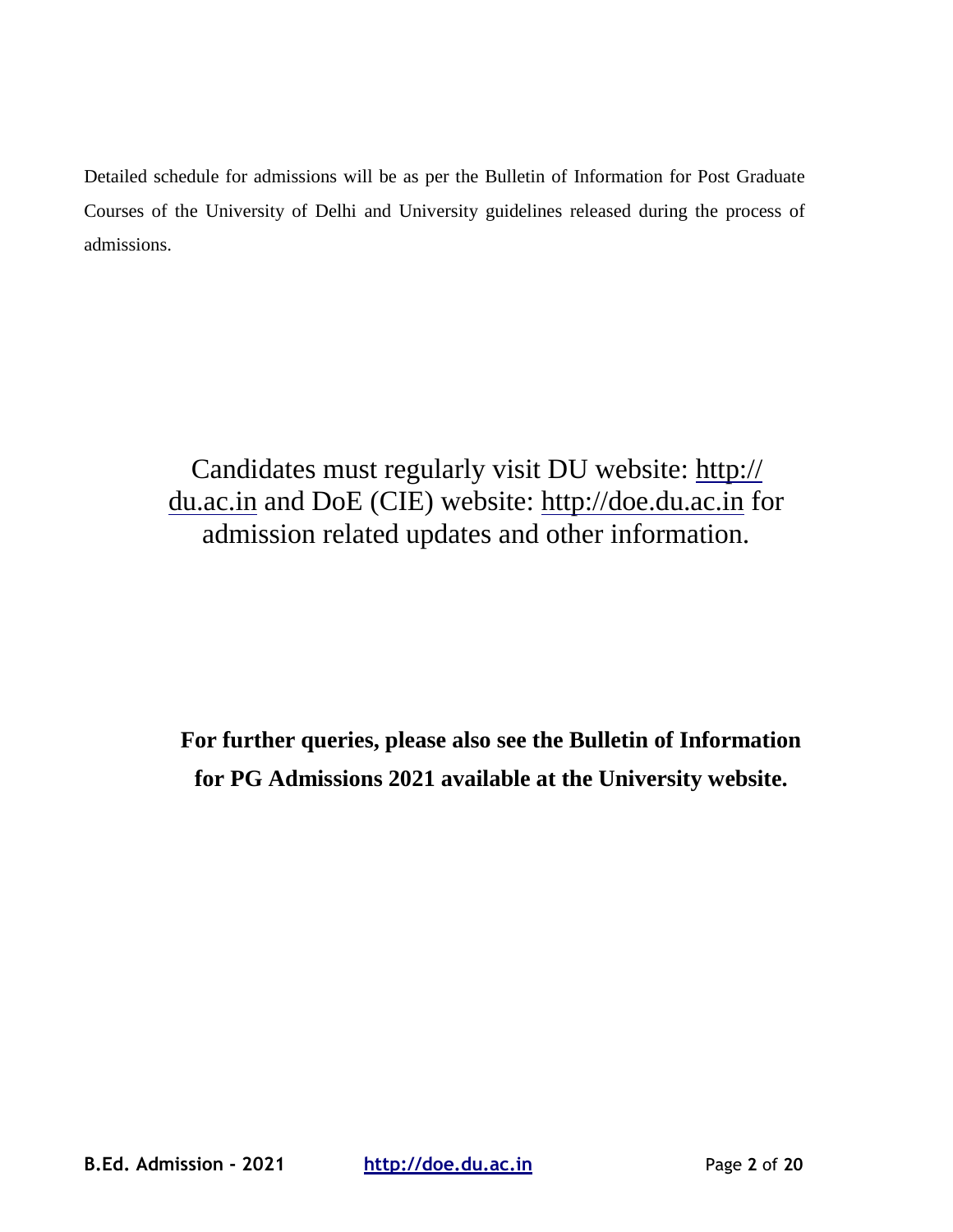| $S$ .<br>No.            | <b>Content</b>                                                      | Page<br>No.    |
|-------------------------|---------------------------------------------------------------------|----------------|
| $\mathbf{1}$            | Institutions offering B.Ed. programme : DoE (CIE), LIC, MVCE & SPMC | $\overline{4}$ |
| $\overline{2}$          | Eligibility conditions for B.Ed. programme                          | $\tau$         |
| $\mathbf{3}$            | Institution wise allocation of seats for various subject categories | 10             |
| $\overline{\mathbf{4}}$ | Relaxations/Concessions and Reservations                            | 11             |
| 5                       | <b>Regulations for Admission</b>                                    | 14             |
| 6                       | How to Apply                                                        | 15             |
| $\overline{7}$          | Process of Selection                                                | 15             |
| 8                       | Allocation of Institutions and getting Admission                    | 16             |
| $\boldsymbol{9}$        | Important instructions regarding Admission                          | 17             |
| 10                      | A brief framework of B.Ed. Curriculum for 2021-22 sessions          | 19             |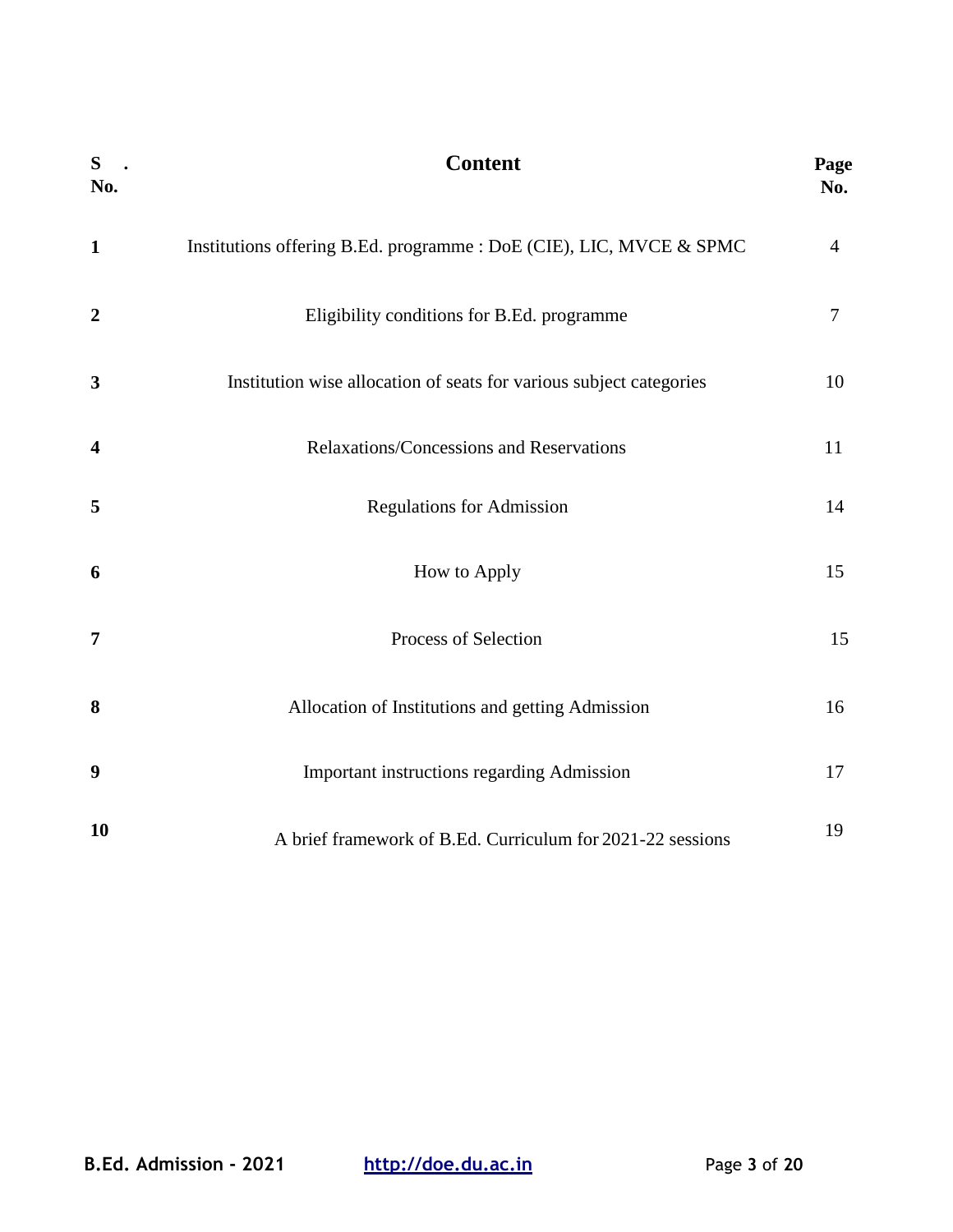## **Institutions offering B.Ed. Programme : DoE(CIE), LIC, MVCE & SPMC**

The Bachelor of Education (B.Ed.) is a full time two year programme , offered by the Faculty of Education, University of Delhi at four institutions:

- 1. Department of Education (Central Institute of Education CIE)
- 2. Lady Irwin College ( LIC)\*
- 3. Maharshi Valmiki College of Education (MVCE)
- 4. Shyama Prasad Mukherji College for women (SPMC)\*

\***Lady Irwin College (LIC) and Shyama Prasad Mukherji College for Women are exclusively for women. Only women candidates can apply to LIC and SPMC.**

**LIC offers B.Ed. only with Home Science as a teaching subject.**

**Department of Education (CIE) and Maharshi Valmiki College of Education (MVCE) are co-educational institutions.**

#### **The Faculty of Education offers various academic and professional programmes:**

- A full-time professional teacher education programme of the duration of two academic years, after graduate or post-graduate studies, leading to a Bachelor of Education (B.Ed.) Degree. This programme is offered, at present, at *Department of Education (CIE), 33 Chhatra Marg, University of Delhi, Delhi-110007, Lady Irwin College (LIC), Sikandra Road, New Delhi-110001, Maharshi Valmiki College of Education (MVCE),Geeta Colony, Delhi-110031 and Shyama Prasad Mukherji College for Women (SPMC), West Punjabi Bagh, New Delhi-110026.*
- A full-time professional teacher education programme of the duration of two academic years, after graduate or post-graduate studies, leading to a Bachelor of Education (Special Education- Mental Retardation) degree. This B.Ed.-M.R. programme is offered, at present, at *Lady Irwin College (LIC), Sikandra Road, New Delhi-110001.*
- A full-time professional teacher education programme of the duration of two academic years, after graduate or post-graduate studies, leading to a Bachelor of Education (Special Education- Visual Impairment) degree. This B.Ed.-V.I. programme is offered, at present, at *Durgabai Deshmukh College of Special Education, c/o Blind Relief Association, Lal Bahadur Shastri Marg, New Delhi-110003.*
- A full-time professional programme of four years, after 12 years of schooling, in elementary teacher education, leading to a Bachelor of Elementary Education (B.EI.Ed.) Degree. This programme is offered at eight affiliated colleges of the University of Delhi.
- A full-time advanced programme in Education, of the duration of two academic years, leading to a Master of Education (M.Ed.) Degree.
- A pre-doctoral research programme leading to the degree of Master of Philosophy M.Phil.(Education).
- A doctoral research programme leading to Doctor of Philosophy Ph.D. (Education).
- In-service programmes for teachers and other educational practitioners are also offered by DoE.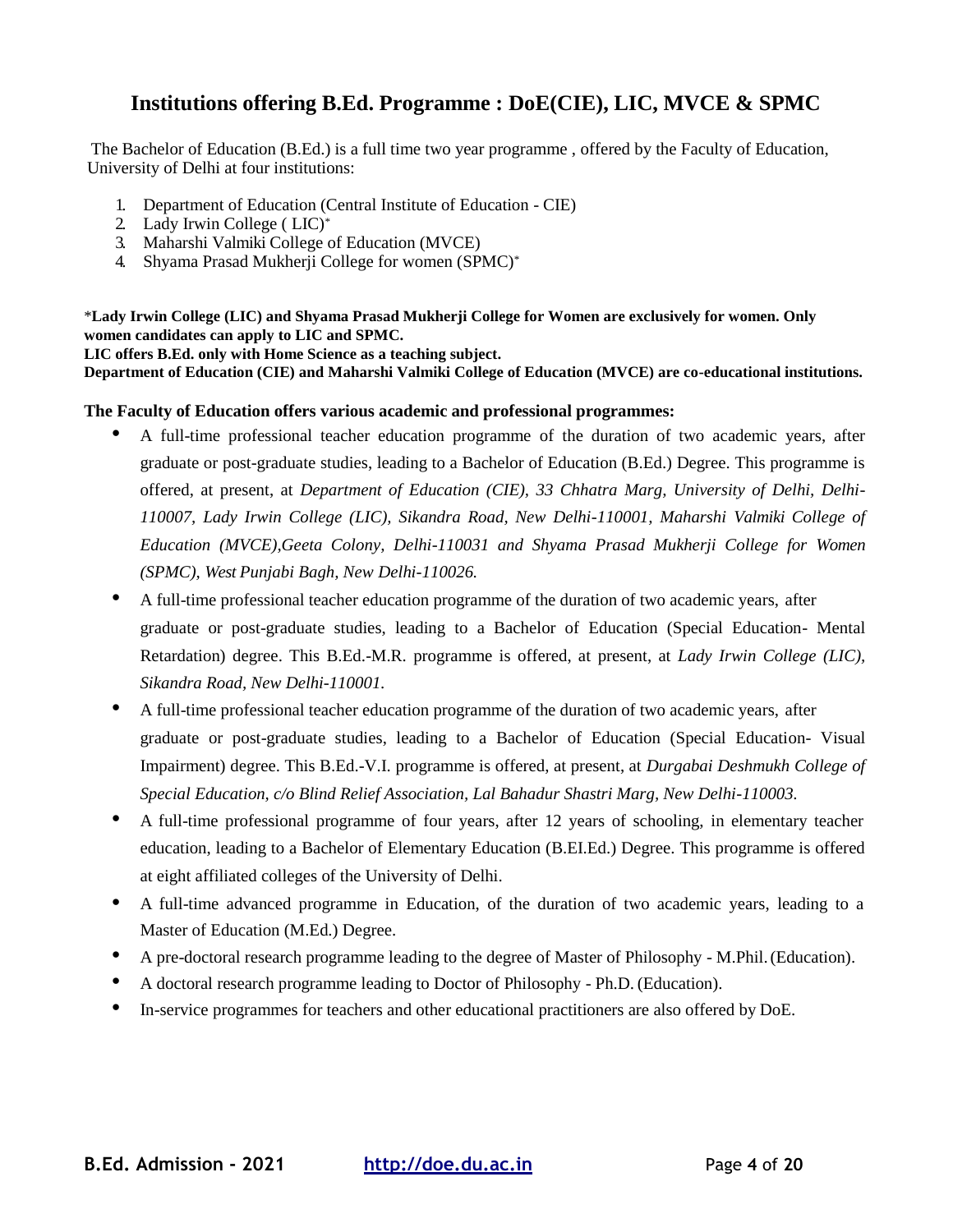#### **Department of Education - DoE (CIE)**

The Department of Education, University of Delhi, formerly known as Central Institute of Education (CIE), is one of the first major institutions of professional learning and research in Education that was established immediately after independence. The first Prime Minister of India, Pandit Jawaharlal Nehru and the first Education Minister, Maulana Abul Kalam Azad, took considerable interest in the establishment of this institution in 1947 and its progress in its early years. Maulana Azad visualized the function of CIE not merely to 'turn out teachers who will be 'model teachers', but to evolve into a research centre for solving new educational problems of the country'. Over the past few decades, CIE has grown into a pace-setting institution in teacher education and research in education. Recognized as the Institute of Advance Studies in Education (lASE) and having launched the Maulana Azad Centre for Elementary and Social Education (MACESE), CIE has shaped its unique philosophy which finds reflection in all its academic programmes.

DoE has hostel facilities for men and women candidates who need to apply separately once the candidate has got admission in DoE. Please see Hostel Prospectus for further information. *The nearest station to reach DoE (CIE) is 'Vishwavidyalaya' on the Yellow Line of the Delhi Metro.*

#### **Lady Irwin College (LIC)**

Accredited by **NAAC with A+ grade,** Lady Irwin College received '**Asia's Best Brand Award'** in the **'Best Teacher Training Institution'** category in 2016 at Bangkok. The College has also been awarded the **'Nina Sibal Award'** in 2014 for Special Education.

Lady Irwin College is a constituent college for women, in University of Delhi which offers B.Ed. programme exclusively in Home Science. **The College has been offering B.Ed. for students of Home Science since 1952, and B.Ed. Special Education (MR), for students from all streams since 2007.** The College was established under the patronage of Lady Dorothy Irwin, by men and women concerned with national issues and the education of women. Among them were the Maharanis of Baroda and Bhopal, Sarojini Naidu, Rajkumari Amrit Kaur,Annie Besant, Kamala Devi Chattopadhyay, Margaret Cousins and Sir Ganga Ram Kaula to name a few. Established in 1932, the college has been a template for over 200 colleges and schools offering the discipline of Home Science in India and neighbouring countries, providing guidance in development of curricula, programmes and infrastructure, now for over 87 years.

Over the years, the college has added bachelors', masters' and doctoral degrees in the field of Home Science. It also provides facilities for community outreach programmes, inter-college and international exchanges and networking, workshops and seminars, public events, sports and recreation. Since its inception, the staff and students of the college provide research advice and community extension services in nutrition, resource management, human development, and textiles and clothing. The college has a prestigious program **'The Raj Kumari Amrit Kaur Child Study Center'** that houses Play school, Crèche, Early intervention center in disabilities and day care. It is a true example of inclusive education from formative years which provides an excellent opportunity for observations for the students of the Department of Education.

The buildings of the college have been classified and protected as heritage sites. The college has well equipped laboratories and classrooms and library with about 55,000 books and periodicals. The campus is wi-fi enabled and covered with CCTV surveillance. The Lady Irwin College has a Hostel which is well equipped with modern facilities and can accommodate about 200 students from undergraduate, postgraduate and doctoral programmes.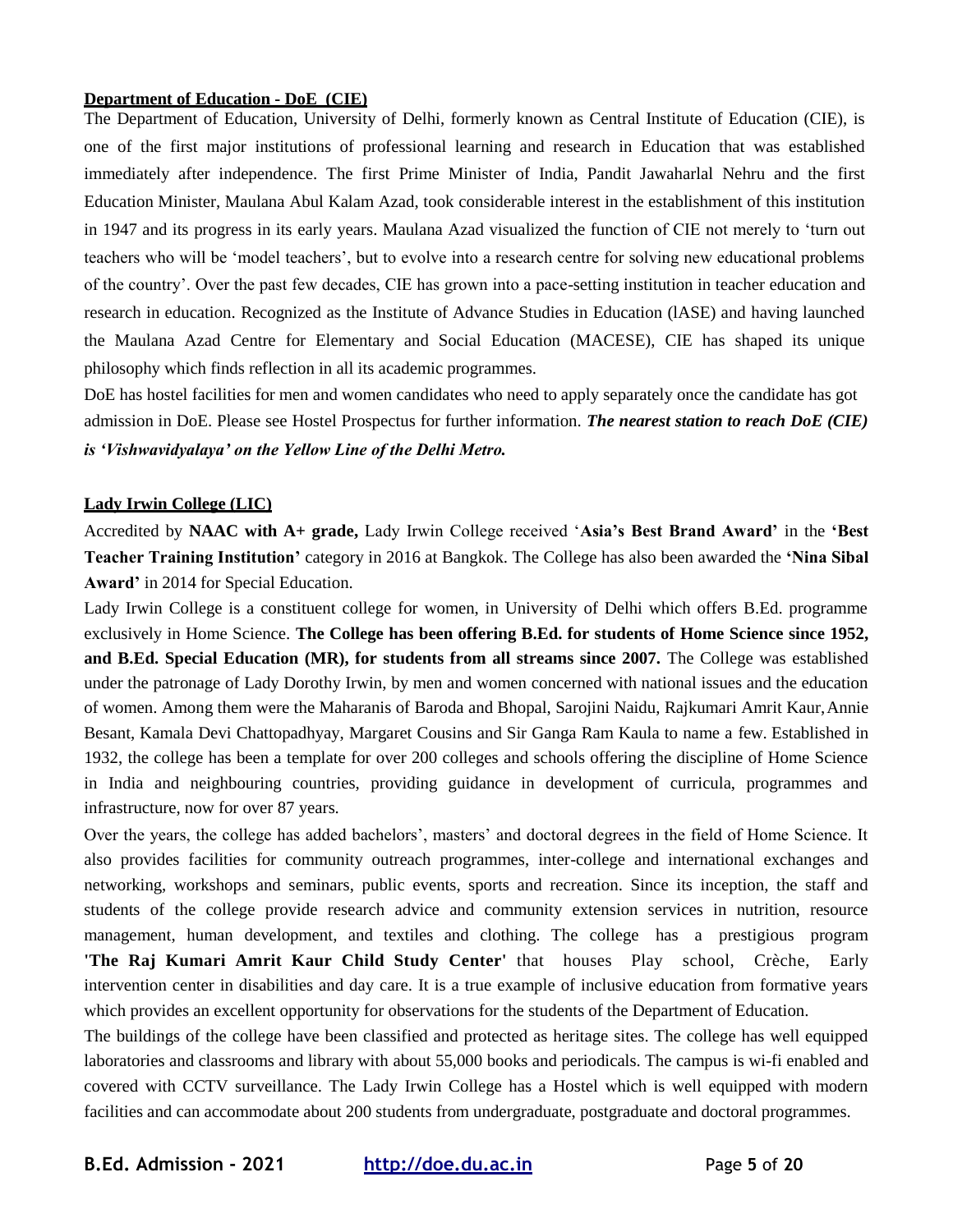*The nearest metro station to reach Lady Irwin College is 'Mandi House' Metro Station on the Blue Line of the Delhi Metro.*

#### **Maharshi Valmiki College of Education (MVCE)**

**Accredited by NAAC with A grade,** Maharshi Valmiki College of Education (MVCE) is a co-educational institution established in the year 1995 by the Govt of NCT of Delhi as a Constituent College of University of Delhi to cater to the long standing need for providing avenues for pre-service elementary and secondary teacher education programmes for the aspiring students in Delhi. Initially known as College of Education, the college assumed its present name Maharshi Valmiki College of Education in the year 1997 drawing inspiration from the ideals of the great teacher Valmiki.

Marking a humble beginning with its Bachelor of Education programme with only 38 students from the Humanities and Social Science categories in 1995, the college got initiated into the process of shaping its promising profile under the inspirational leadership of the philosopher, artist and teacher late Professor R.P. Sharma, Former Head & Dean, Faculty of Education, University of Delhi, who took over as its Founder Principal (Officer on Special Duty) on September 21<sup>st</sup> 1995. The college was formally inaugurated by Shri Madan Lal Khurana, the then Chief Minister of Delhi on November  $16<sup>th</sup>$  1995.

With a team of committed teachers on its faculty, the college presently has all the facilities needed for imparting quality teacher education programme. A well-established library with adequate reading space and more than 11,000 books; well-established physics, chemistry, biology, psychology and computer laboratories; resource centre with good facilities; and adequate space for all other indoor and outdoor activities etc. is available in the college. The college focuses on instilling quality and bringing diversity in its teacher education programme. *The nearest stations to reach MVCE are 'Shastri Park' on the Red Line and 'Laxmi Nagar' on the Blue Line of the Delhi Metro.*

#### **Shyama Prasad Mukherji College for Women (SPMC)**

Shyama Prasad Mukherji College strives for developing an all-round personality of all the students. The aim of the college is to facilitate positive thinking and courage of conviction in women to enable them to take on the different challenges of the modern world. This is a multidisciplinary college established in 1969. The college has a spacious building with sprawling lawn and play grounds and boasts of state of the art infrastructure. It has a well-stocked library with an enviable collection of books and journals. There is a fully air conditioned auditorium with a seating capacity of 1200. Along with these, it has a medical room, a canteen and two fully equipped computer laboratories. Shyama Prasad Mukherji College has a Family Counselling Centre which provides counselling, referral and rehabilitation services to students to help them develop better coping skills. Every year, a highly active Students' Union organizes various cultural festivals like Srijan. Prizes and Scholarships are awarded to meritorious and outstanding students on the basis of the examination results and their all-round performance. Shyama Prasad Mukherji College is the only college in University of Delhi that runs both B.El.Ed. and B.Ed. courses under the guidance of highly qualified and competent faculty with visiting faculty and resource persons from India and abroad. An annual seminar is conducted every year inviting paper presentations on themes that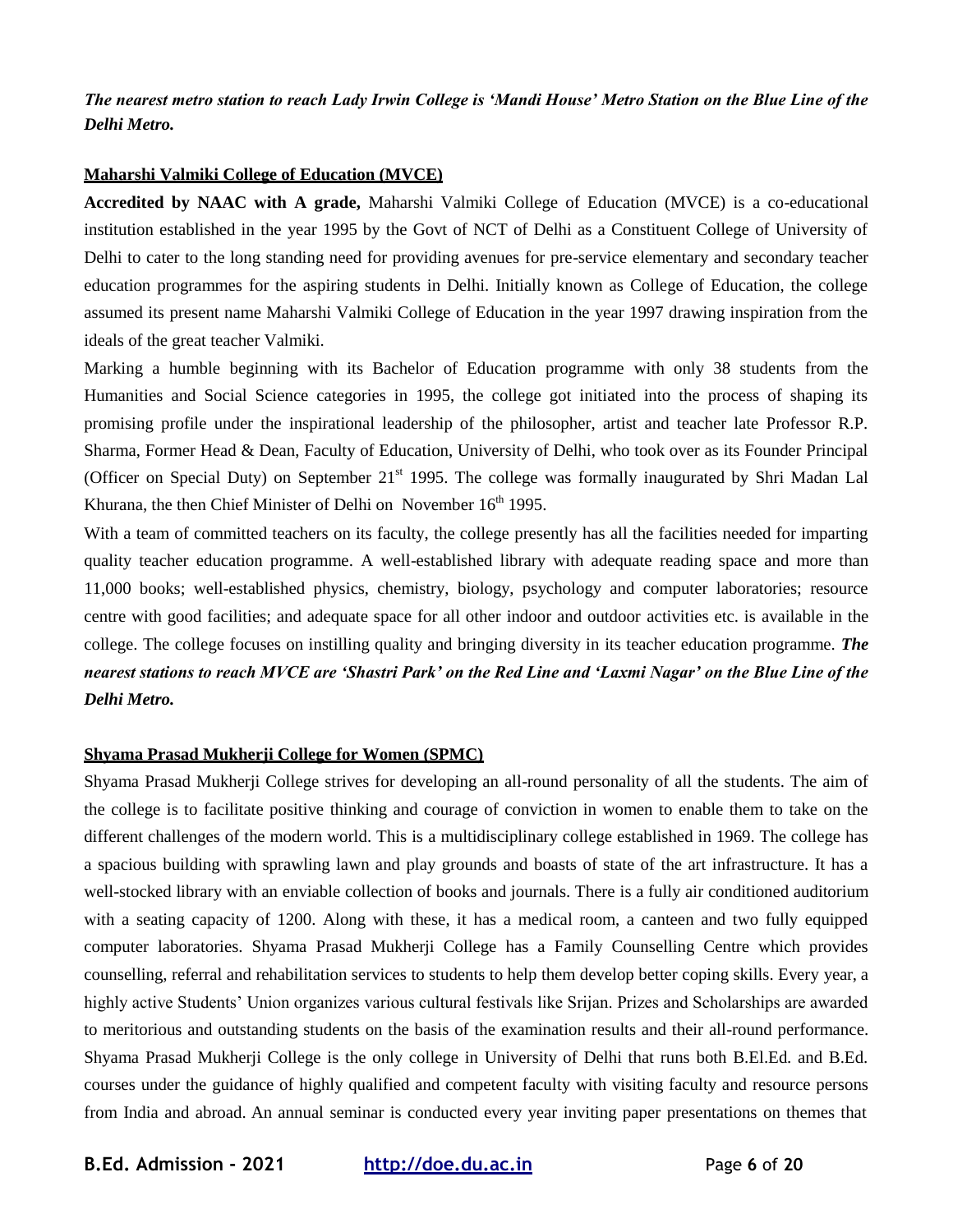necessitate meaningful dialogue among academicians, research scholars, faculty members and student teachers related to issues and challenges of education and learning. *The nearest station to reach SPMC is 'Shivaji Park' on the Green Line of the Delhi Metro.*

## **Eligibility Conditions for B.Ed. Programme**

#### *Candidates must fulfill both Part A and Part B of the eligibility conditions.*

#### **A. Minimum Qualifying Marks\***

Category-I: Candidates with at least 50% marks in aggregate either in Bachelor's Degree and / or in the Master's Degree in Science / Social Science /Humanities/ Commerce or any other qualification equivalent thereto are eligible for admission to the programme.

Category-II: Candidates with at least 55% marks in aggregate in Bachelor's Degree in Engineering or Technology and specialization in Science and Mathematics with 55% marks or any other qualification equivalent thereto are eligible for admission to the programme.

\*[as per Appendix-4 of the NCTE (Recognition Norms and Procedure) Regulations, 2014 - notified in the Gazette of India]

#### **And**

#### **B. Eligibility for choosing Subject Category and Teaching Subject**

- The candidate will have to choose one **subject category and only one teaching subject**  (within the subject category) from Table 1 which she/he **must** have studied in the qualifying degree i.e. Bachelor's Degree or Master's Degree for at least **200 marks** or at least 12 credits (as per UGC guidelines related to CBCS courses) in Core Course and Elective Courses and obtained at least **50%** marks in this subject.
- This subject category chosen by the candidate will be considered final for preparing merit list and allocation of institutions.
- The subject chosen by the candidate from the subject category (Table 1) will be considered as the teaching subject and will remain to be the same throughout the B.Ed. programme.
- **Request for change in subject category will not be entertained under any circumstances for allocation of institutions and seats.**

| <b>Subject Category (also called Pedagogy 1 subject)</b> | <b>Teaching Subject (also called Pedagogy 2 subject)</b> |
|----------------------------------------------------------|----------------------------------------------------------|
| A) Science                                               | <b>Biology</b>                                           |
|                                                          | Chemistry                                                |
|                                                          | <b>Integrated Science</b>                                |
|                                                          | Mathematics*****                                         |
|                                                          | Physics                                                  |

#### **TABLE- 1**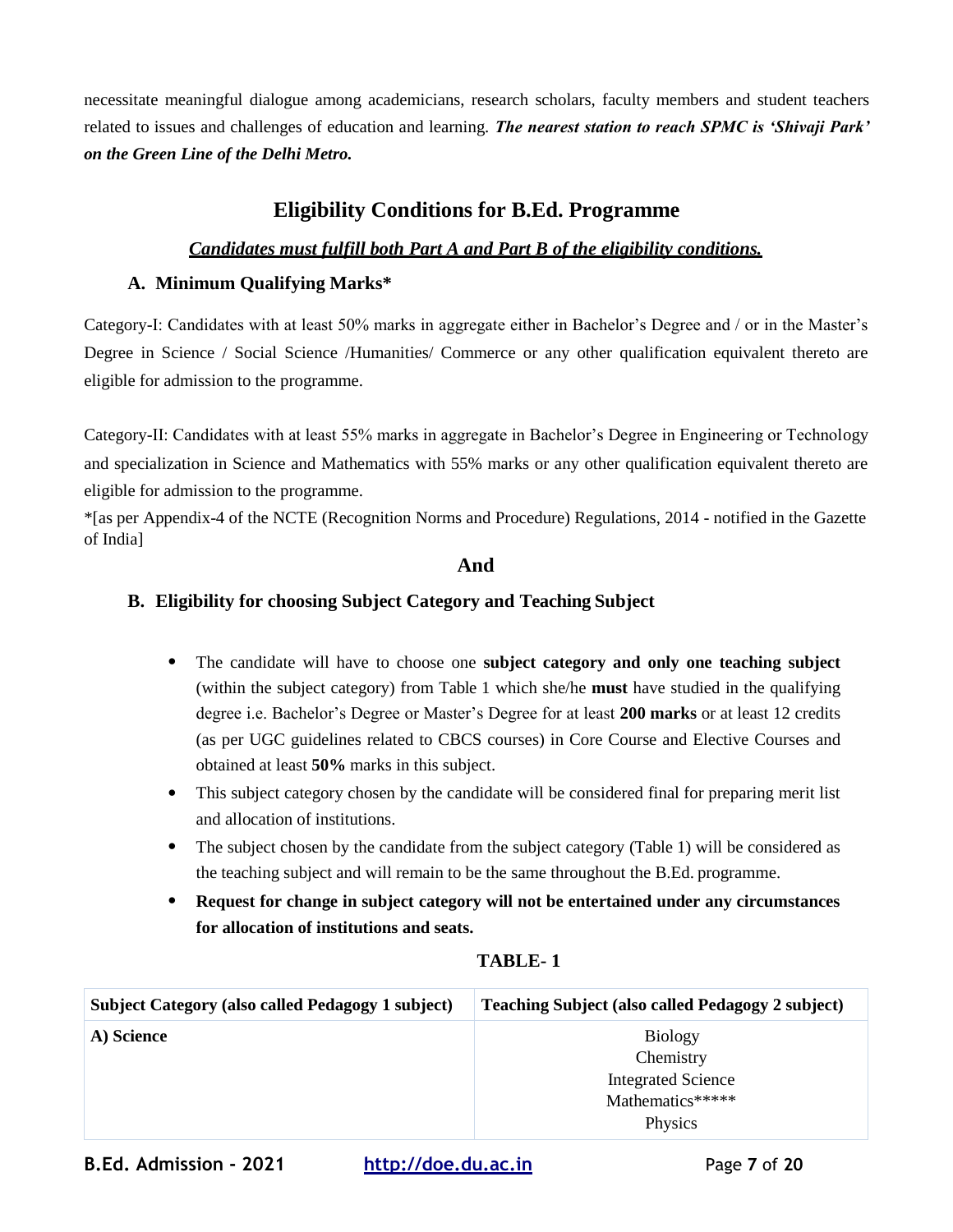| <b>B</b> ) Language    | English<br>Hindi<br>Sanskrit                                                    |
|------------------------|---------------------------------------------------------------------------------|
| C) Social Science      | Economics<br>Geography<br>History<br><b>Political Science</b><br>Social Science |
| D) Other Subjects      | Commerce<br>Psychology**<br>Sociology***                                        |
| E) Other Languages**** | Punjabi<br>Urdu                                                                 |
| F) Home Science*       | Home Science                                                                    |

\* Home Science will be offered only in LIC where B.Sc. (Home Science) / M.Sc. (Home Science) / B.H.Sc. is the only eligibility degree. **All Home Science candidates will be offered Science as Pedagogy 1 option and Home Science as Pedagogy 2 option.** LIC does not offer any other teaching subjects.

\*\* Psychology will be offered only in DoE (CIE) & SPMC.

**\*\*\*** Sociology will be offered only in DoE (CIE).

**\*\*\*\*** Punjabi and Urdu will be offered only in MVCE

\*\*\*\*\* Mathematics is clubbed in as part of the subject category of Science. However, candidates with B.A./ M.A. in Mathematics or B. Com. (Pass / Hons.) will also be eligible to opt for Mathematics as Pedagogy 1 option as well as Pedagogy 2 option. Such candidates have to fill **Science as their Subject Category.**

- Candidates **applying on the basis of an Undergraduate Degree (B.A. Program /B.A. Pass)** with any of the Social Science subjects offered at school level as in Table 1 and possessing the minimum eligibility marks are advised to fill in Social Science as their **Subject Category** and Pedagogy of Social Science as their Pedagogy 1 option as well as Pedagogy 2 option.
- Candidates **applying on the basis of an Undergraduate Degree (B.Sc. General )** with any of the Science subjects offered at school level as in Table 1 and possessing the minimum eligibility marks are advised to fill in Science as their **Subject Category** and Pedagogy of Science / Mathematics as their Pedagogy 1 option as well as Pedagogy 2 option.
- Candidates applying on the basis of **an Undergraduate Degree B.Com. (Pass/Hons.)** are **not eligible to opt for Commerce**, Sociology, Psychology as a Pedagogy subject. However, if such candidates have, at graduation level (B.Com. Pass / Hons), studied History / Geography / Political Science / Economics or English / Hindi /Sanskrit for at least 200 marks and obtained minimum 50% marks in that subject, they are eligible to apply to the B.Ed. programme. They are advised to fill in Social Science / Language as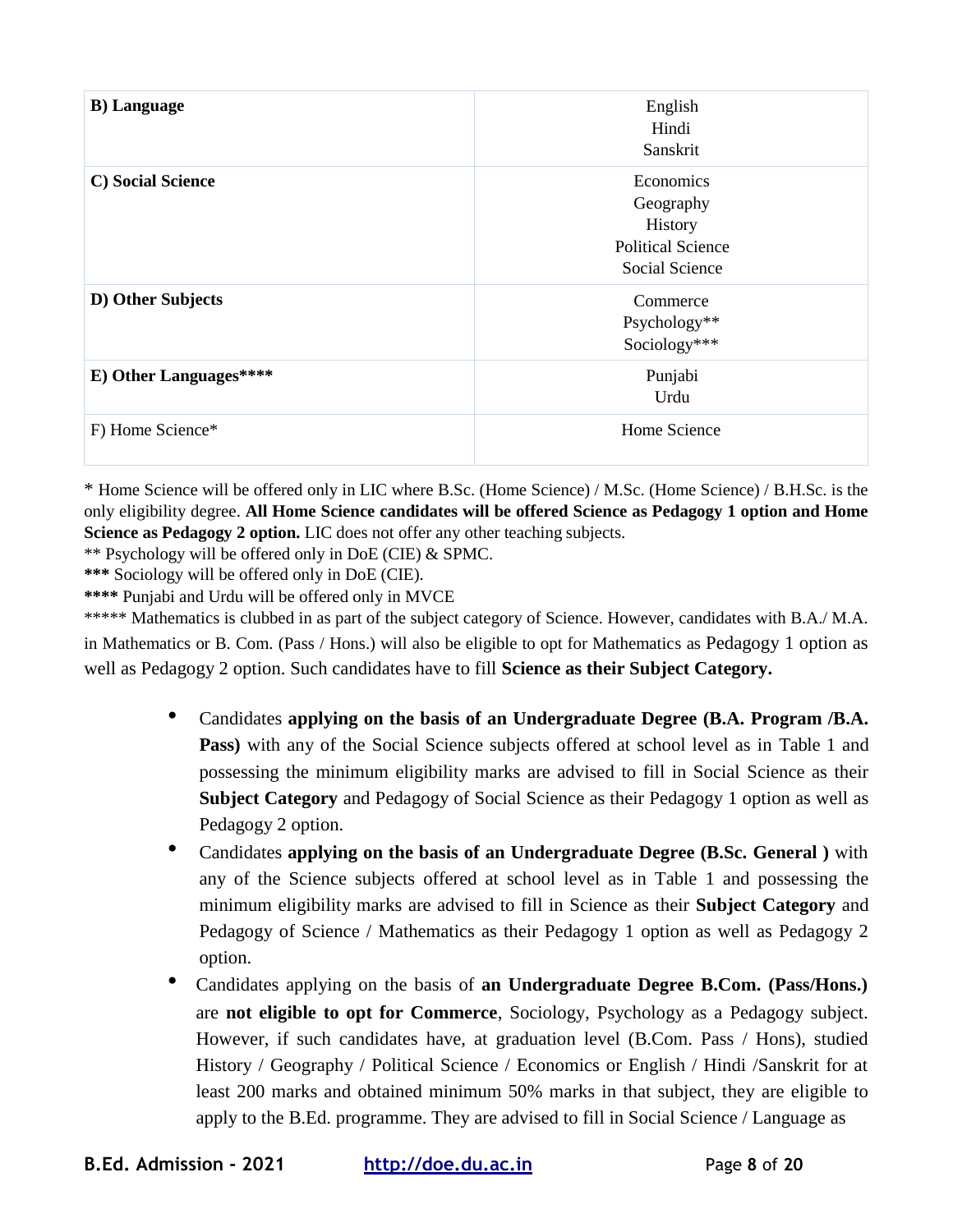their **Subject Category** and Pedagogy of Social Science / Language as their Pedagogy 1 option as well as Pedagogy 2 option. Further, if candidates have, at graduation level (B.Com. Pass / Hons), studied Mathematics for at least 200 marks and obtained minimum 50% marks in that subject, they are eligible to apply to the B.Ed. programme. They are advised to fill in Science as their **Subject Category** and Pedagogy of Mathematics as their Pedagogy 1 option as well as Pedagogy 2 option.

- Candidates applying on the basis of **an Undergraduate Degree (B.Sc. Hons. and B.A.** Hons.) with any of the Science / Social Science subjects offered at school level as in Table 1 and possessing the minimum eligibility marks are advised to fill in Science/ Social Science as their **Subject Category** and Pedagogy of Science/Mathematics/ Social Science as their Pedagogy 1 option and Pedagogy of Physics / Chemistry / Biology/ Mathematics / History / Geography / Economics / Political Science as their respective Pedagogy 2 option.
- Candidates applying on the basis of **an Undergraduate Degree (B.A. Hons.)** with any of the Language subjects offered at school level as in Table 1 and possessing the minimum eligibility marks are advised to fill in Language as their **Subject Category** and Pedagogy of Language as their Pedagogy 1 option and Pedagogy of English / Hindi/ Sanskrit as their respective Pedagogy 2 option.
- Candidates applying on the basis of **an Undergraduate Degree (B.A. Hons.)** with Punjabi/Urdu Language and possessing the minimum eligibility marks are advised to fill in Other Languages as their **Subject Category** and Pedagogy of Language as their Pedagogy 1 option and Pedagogy of Punjabi/Urdu as their respective Pedagogy 2 option.
- Candidates applying on the basis of a **Postgraduate degree (M.Sc. / M.A.) with any of the Science / Social Science / Language subjects** offered at school level as in Table 1 and possessing the minimum eligibility marks are advised to fill in Science / Social Science / Language as their **Subject Category** and Pedagogy of Science / Mathematics / Social Science / Language as their Pedagogy 1 option and Pedagogy of Physics / Chemistry / Biology / Mathematics / History / Geography / Economics / Political Science / English / Hindi / Sanskrit as their respective Pedagogy 2 option.
- Candidates opting for **Sociology, Psychology or Commerce** as teaching subjects should have essentially done a **Masters Degree (post-graduation) in the respective subject.**  Candidates with an M.A. in Sociology/Psychology are advised to fill in Other Subjects as their **Subject Category** and Pedagogy of Social Science as their Pedagogy 1 option and Pedagogy of Sociology/Psychology as their Pedagogy 2 option.

Candidates applying on the basis of an **Undergraduate degree (B.A. (Pass / Hons.) in Sociology / Psychology,** who have, at graduation level studied History / Geography / Political Science / Economics or English / Hindi /Sanskrit for at least 200 marks and obtained minimum 50% marks in that subject, are advised to fill in Social Sciences as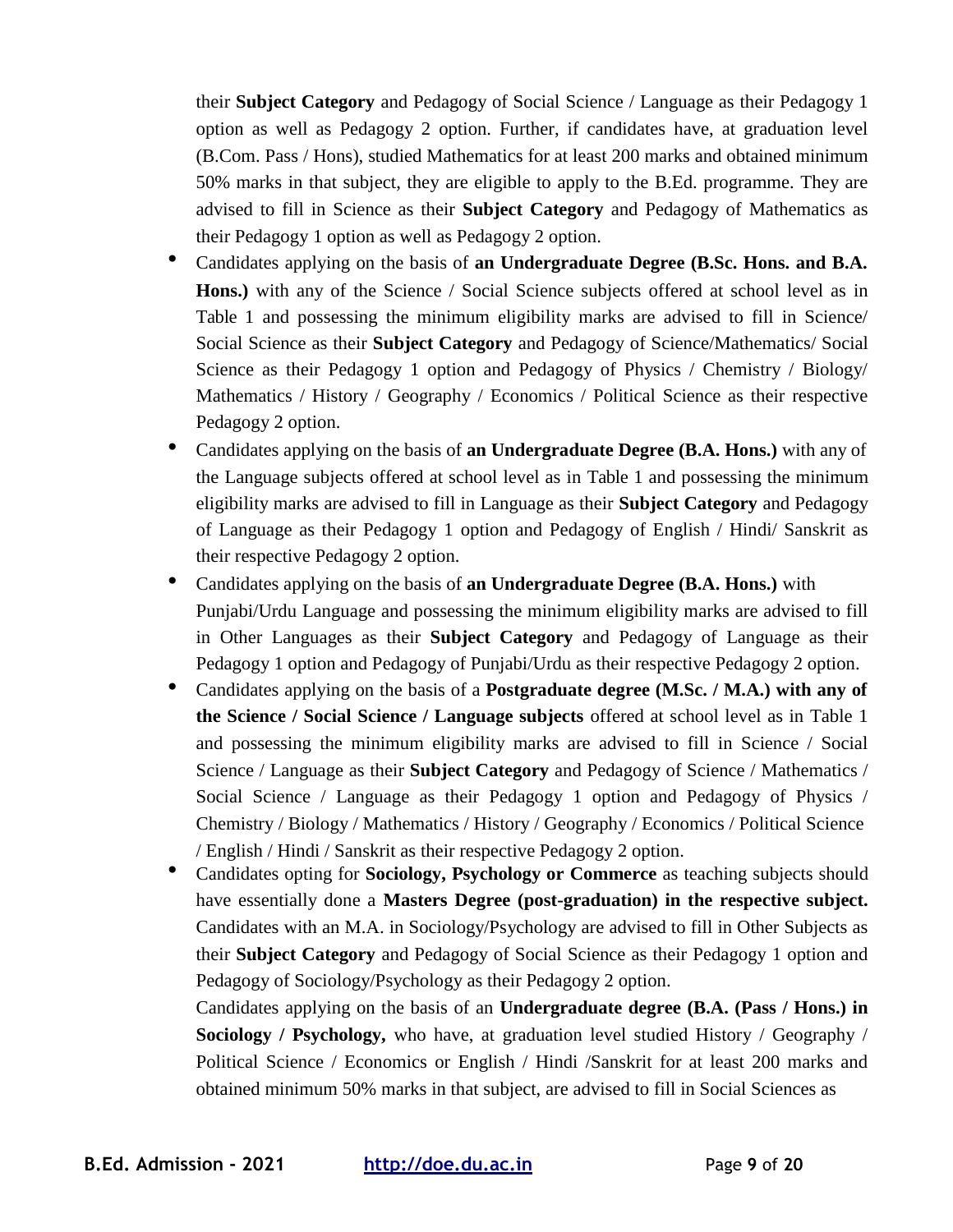their **Subject Category** and Pedagogy of Social Science as their Pedagogy 1 option as well as Pedagogy 2 option.

- Candidates applying on the basis of a **Postgraduate degree (M.Com)** are advised to fill in Other Subjects as their **Subject Category** and Pedagogy of Commerce as their Pedagogy 1 option as well as Pedagogy 2 option.
- **Note:** A candidate with B.Sc. (Hons.) /M.Sc. in Bio-Physics / Bio-Chemistry /Micro-Biology will be eligible under Subject category of Science. A candidate with B.A. / M.A. in Public Administration will be eligible under Subject Category of Social Science. A candidate with a degree in Management / Law will not be eligible to apply for the B.Ed. Programme.

## **Institution wise allocation of seats for various subject categories**

Table-2 shows the institution wise allocation of seats for various subject categories. The candidates for each reserved category will compete amongst themselves for the seats available under subject category in the four institutions, as detailed below:

#### **TABLE- 2**

#### **Total Seats: 438**

| <b>Subject Category</b>                                                             |                                                                                                       | <b>No. of Seats</b> |            |             |             |
|-------------------------------------------------------------------------------------|-------------------------------------------------------------------------------------------------------|---------------------|------------|-------------|-------------|
|                                                                                     |                                                                                                       | <b>DoE</b>          | <b>LIC</b> | <b>MVCE</b> | <b>SPMC</b> |
| A) Science (Physics, Chemistry, Biology,                                            |                                                                                                       |                     |            |             |             |
|                                                                                     | <b>Mathematics, Integrated Science)</b>                                                               | 40                  |            | 40          | <b>20</b>   |
| $\bf{B}$                                                                            | Language (Sanskrit, Hindi, English)                                                                   | 30                  |            | 30          | 15          |
| $\mathbf{C}$                                                                        | <b>Social Science</b><br>(History, Political Science, Geography,<br><b>Economics, Social Science)</b> | 40                  |            | 40          | 20          |
| D)                                                                                  | <b>Other Subjects</b><br><b>Commerce, Psychology, Sociology</b>                                       | 15                  |            | 10          | 8           |
| $\bf E)$                                                                            | <b>Other Languages</b><br>(a) Punjabi (b) Urdu                                                        |                     |            | 5           |             |
| F) Home Science (offered only to Home Science<br>students who have studied Science) |                                                                                                       |                     | 125        |             |             |
| <b>TOTAL SEATS</b>                                                                  |                                                                                                       | 125                 | 125        | 125         | 63          |

**#** *Seats in Lady Irwin College and SPM College are available only for Women candidates*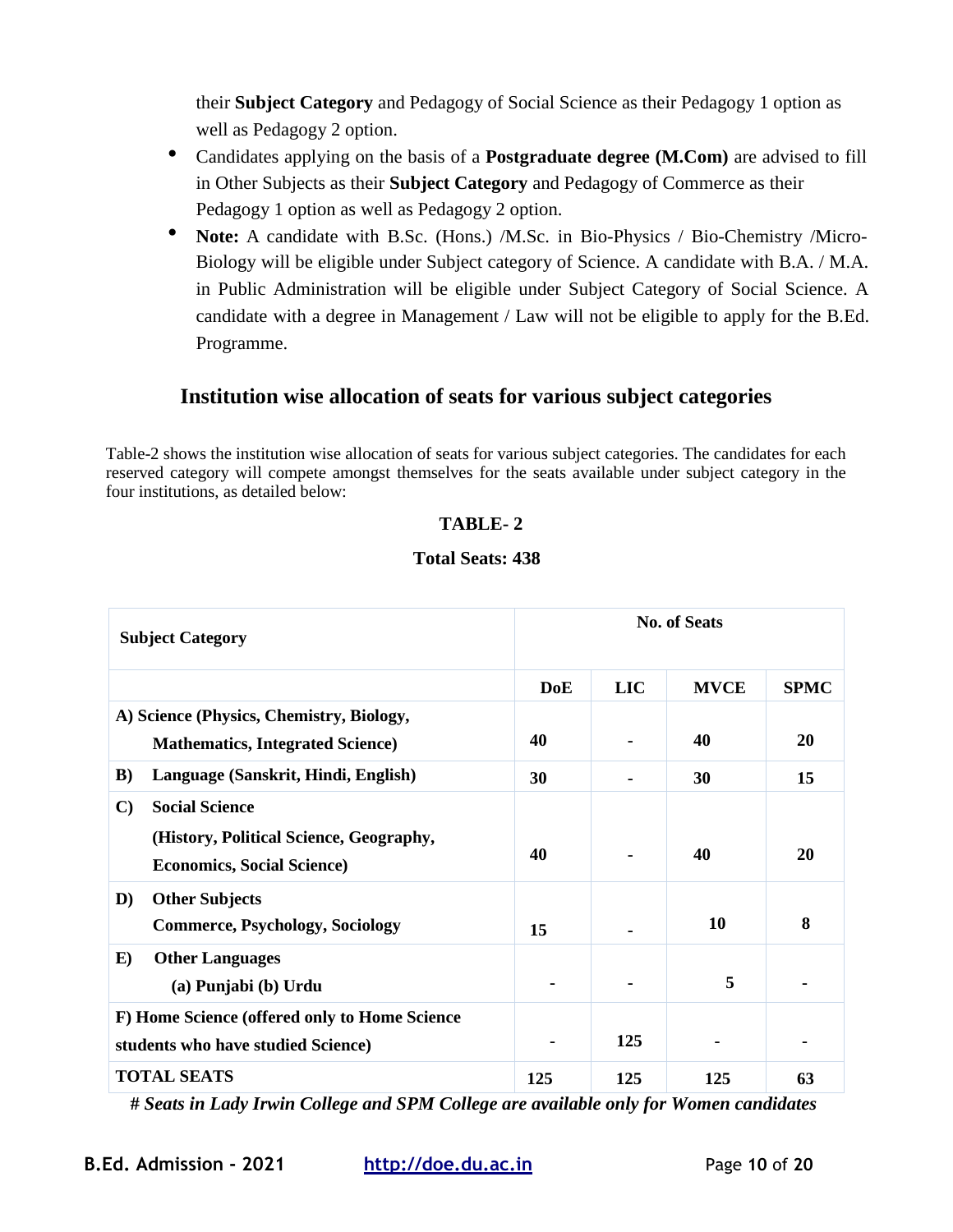## **\*Supernumerary seats for the PwD, CW and foreign nationals shall be as per the University of Delhi norms**

#### **in the B.Ed. programme**.

1.The seat distribution corresponds to the enhancement of seats regarding EWS reservation (as per DU policy) for the year 2020 – 21 only.

2.Stream-wise reservation within the stream to be calculated as per rules.

3.Changes in numbers, if required under rules, may be made in the above–mentioned table in consonance with the University of Delhi directions.

## **Relaxations/Concessions and Reservations**

Relaxations/Concessions and Reservations would be as per the University guidelines for post graduate admissions as given below:

#### **Relaxations / Concessions**

The minimum eligibility requirement for the Scheduled Caste/Scheduled Tribe (**SC/ST**) candidates will be that they must have passed the qualifying school/degree examination.

Other Backward Classes (**OBC**), Children/Widows/Wives of Armed Personnel, including Para-Military Personnel, killed/disabled in Action (**CW**), Persons with Disabilities (**PwD**) category candidates will be allowed a concession of **5% marks in the minimum eligibility requirements of the programme** and the teaching subject as per University of Delhi norms.

#### **There are no seats offered in the B.Ed. Programme on the basis of Sports/ Co-Curricular Activities.**

#### **(a) Scheduled Caste/Scheduled Tribe (SC/ ST)**

The minimum eligibility requirement for the Scheduled Caste/Scheduled Tribe candidates will be that they must have passed the qualifying school/degree examination.

In case of Scheduled Caste/Scheduled Tribe candidates, who have passed the last qualifying examination from other Universities, they should have secured at least the same percentage of pass marks at the qualifying examination as prescribed for the equivalent examination of University of Delhi for purposes of admission to the post-graduate course of this University. The B.Ed. admissions are based on written/ entrance test, and the Scheduled Caste/ Scheduled Tribe candidates would also be required to take the test and their merit list will be drawn separately.

**SC/ST candidates while applying for admission will be required to submit a valid certificate in their own name, from a competent authority, as listed below, to the effect that she/he belongs to a Scheduled Caste/Scheduled Tribe.**

 District Magistrate/Additional District Magistrate/Collector/ Deputy Collector/ Deputy Commissioner/Additional Deputy Commissioner/ First Class Stipendiary Magistrate/ City Magistrate/ Sub-Divisional Magistrate/ Taluka Magistrate/Executive Magistrate/Extra Assistant Commissioner (not below the rank of First class Stipendiary Magistrate)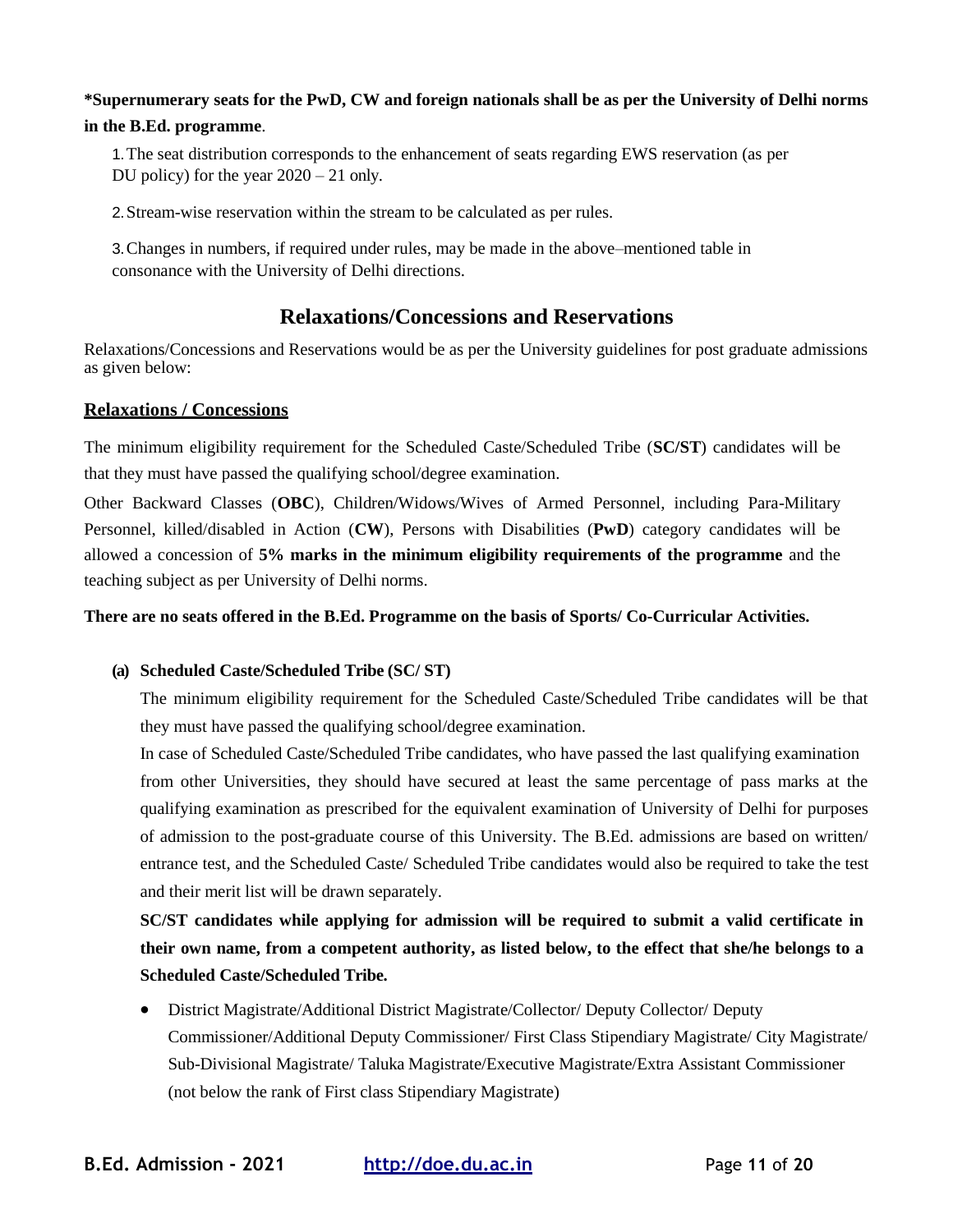- Chief Presidency Magistrate/Additional Chief Presidency Magistrate/Presidency Magistrate.
- Revenue Officer not below the rank of Tehsildar.
- Sub-Divisional Officer of the area where the candidate and/ or candidate's family normally resides.
- Administrator/Secretary to Administrator/Development Officer (for Lakshadweep).

#### **(b) Other Backward Classes (OBC)**

The OBC candidates shall be given a relaxation of 5% marks in the minimum eligibility in the qualifying examination and in the minimum eligibility (if any) in the admission entrance test to the extent of 10% of the minimum eligibility marks prescribed for the unreserved category candidates. For example, if the minimum eligibility for admission to a course is 50% for the unreserved category candidates, the minimum eligibility for the OBCs would be 45% i.e. (50% less 10% of 50%). All those OBC candidates who meet the minimum eligibility marks in the qualifying examination and the minimum eligibility marks (if any) in the entrance test shall be eligible for admission in the order of their merit, keeping in view the availability of seats reserved for them.

## **The OBC candidates who belong to the 'Non-Creamy Layer' and whose castes appear in the Central List of the OBCs, as on date, shall be eligible to be considered for admission under the OBC Category on the basis of a valid OBC certificate as per the University of Delhi norms.**

**(c) Persons with Disabilities (PwD)**

The PwD candidates with not less than 40% disability shall be given a relaxation in the minimum eligibility in the qualifying examination and in the minimum eligibility (if any) in the admission entrance test to the extent of 5%.

## **(d) Children/Widows of the eligible Armed Forces Personnel (CW Category) including Para Military Forces:**

A concession of 5% marks in the minimum eligibility requirements in the qualifying examinations.

- **(e) The candidates belonging to the Scheduled Caste, Scheduled Tribe, and Persons with Physical Disability shall be charged the registration/admission form/entrance examination fee at concessional rates.**
- **(f) The total number of seats is inclusive of the EWS reservation as per University guidelines.**

#### **Reservations**

#### **(a) Scheduled Caste / Scheduled Tribe / Other Backward Classes**

Reservation of seats shall be in the following manner: Scheduled Caste  $= 15\%$  of total intake in the course Scheduled Tribe  $= 7.5\%$  of total intake in the course Other Backward Classes  $= 27\%$  of total intake in the course (Remaining seats will be open for all candidates.)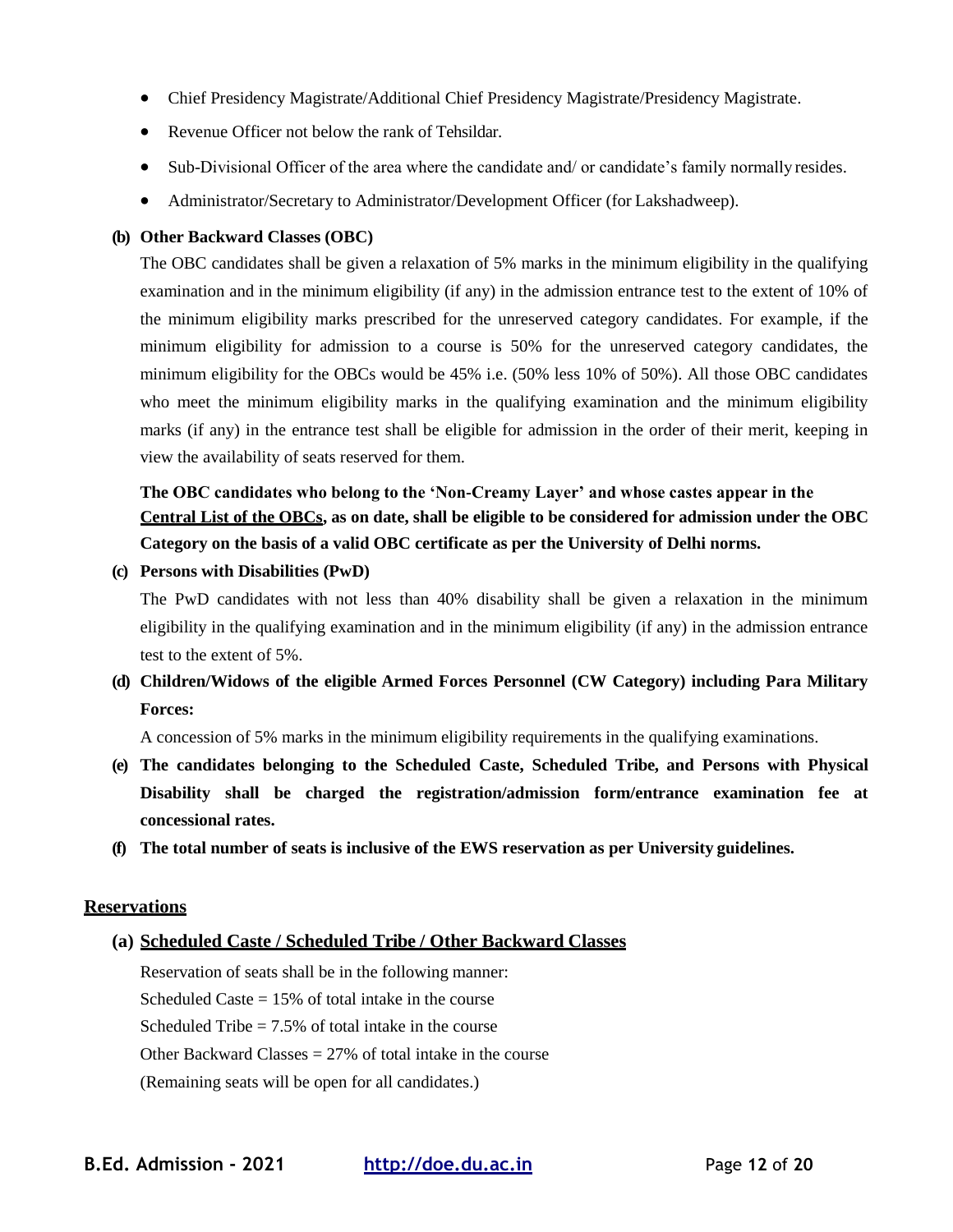The seats reserved for the SC/ST shall be filled by the SC/ST candidates only. However, in the case of non-availability of the eligible candidates, the reserved seats may be interchanged between the SC  $\&$  ST. If still any seat remains unfilled, the same shall be left vacant. The seats reserved for the OBCs shall be filled with the OBC candidates only. Only if OBC candidates possessing the minimum eligibility marks are not available in the OBC category then the vacant OBC seats shall be converted into unreserved category seats in accordance with the admission schedule notified by the University.

#### **(b) Supernumerary Seats:**

#### **(i) Persons with Disabilities (PwD category)**

#### **5% of the total seats in the course will be kept for PwD category.**

Seats will be offered as per the guidelines of the University of Delhi.

**(ii) Children/Widows of eligible Armed Forces Personnel including Para Military Forces (CW category): 5% of the total seats in the course will be kept for CW category.**

**As per the guidelines approved by the Academic Council, University of Delhi, admissions of candidates belonging to CW category, have to be made as per the merit in the entrance test but strictly in the following order of priorities:**

- 1. Widows/Wards of Defence personnel killed in action;
- 2. Wards of serving personnel and ex-servicemen disabled in action;
- 3. Widows/Wards of Defence personnel who died in peace time with death attributable to military service;
- 4. Wards of Defence personnel disabled in peace time with disability attributable to the military service;
- 5. Wards of Ex-servicemen personnel and serving personnel including personnel of police forces who are in receipt of Gallantry Awards; Category-V (Gallantry Awards) include: Param Vir Chakra, Ashok Chakra, Sarvottam Yudh Seva Medal, Maha Vir Chakra, Kirti Chakra, Uttam Yudh Seva Medal, Vir Chakra, Shaurya Chakra, Yudh Seva Medal, Sena, Nausena, Vayusena Medal, Mention-in-Despatches, President's Police Medal for Gallantry, Police Medal for Gallantry.
- 6. Wards of Ex-Servicemen;
- 7. Wives of:
- 1) Defence Personnel disabled in action and boarded out from service
- 2) Defence Personnel disabled in service and boarded out with disability attributable to military service
- 3) Ex-Servicemen and Serving Personnel who are in receipt of Gallantry Awards;
- 8. Wards of Serving Personnel; and
- 9. Wives of Serving Personnel

Authorities Competent to issue educational concession certificates under CW category:-

- Secretary, Kendriya, Sainik Board, Delhi
- Secretary, Rajya Zila Sainik Board
- Officer-in-Charge, Records Office
- $\cdot$  1<sup>st</sup> class Stipendiary Magistrate
- Ministry of Home Affairs (for Police personnel in receipt of GallantryAwards)

#### **(iii) Foreign Nationals**

#### **5% of the total seats in the course will be kept for foreign nationals.**

**B.Ed. Admission - 2021 http://doe.du.ac.in** Page **13** of **20**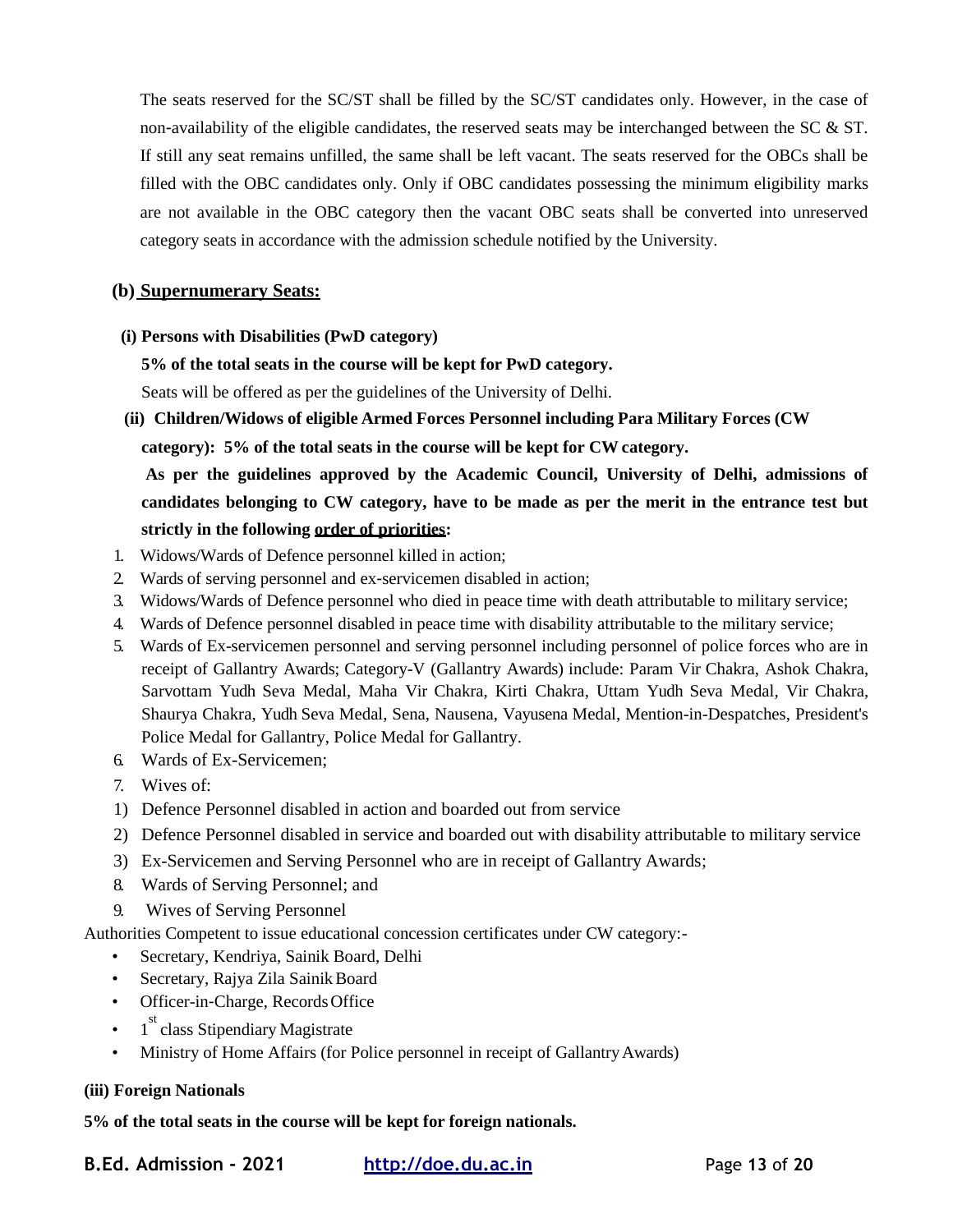Admissions of Foreign Nationals will be as per the guidelines of the University of Delhi. The candidates may contact Foreign Students Registry for the same.

### **Regulations for Admission**

- *(i) Rounding off fractions in deciding the eligibility percentage is not allowed.*
- *(ii) Mere successful registration by the candidate does not entail right to appear in the B.Ed. entrance examination unless the payment of entrance test fee made by the candidate is verified and satisfied by the B.Ed. Admission Committee.*
- *(iii) Candidates who have applied for revaluation/improvement of examination results or have appeared in supplementary examinations (to re-appear) will not be considered for provisional admission.*
- *(iv) All those candidates who have appeared in the final year examination and whose results are awaited may also apply. However, they are required to produce a provisional certificate, necessary mark sheets of the required qualifications, and other documents, at the time of admission at their respective allocated institution.*
- *(v)* The candidates who do not have the results of their qualifying degree / category certificate, shall be allowed for provisional admission and given any extension of time as per the University guidelines.
- *(vi) Any candidate whose name appears in the admission list, must report to the allocated institution on the date(s) mentioned for the admission list. In case of non-reporting by the candidate, the seat will be treated as vacant and offered to the next candidate in the particular subject category in the subsequent admission lists.*

*As per the observations made by the Hon'ble High Court in the matter of University of Delhi Vs. Akansha Gupta & Ors. In LPA 903/2013, for those courses wherein admissions are based on the rank in the entrance examination, the candidates will be eligible for admission only if they have the results of their qualifying degree examinations.*

- *(vii) Subject Category selected in the registration form by the candidate shall not be changed thereafter.*
- *(viii) In case of any disparity regarding the choice of teaching subject, the decision of the B.Ed.Admission Committee shall be final and binding.*
- *(ix) The candidates applying for admission to the B.Ed. programme shall be permitted to apply simultaneously under UR/SC/ST/OBC Category as well as CW, PwD and other categories for which reservations /concession is admissible.*

#### **How to Apply**

#### **An applicant should take care of the following before filling the admission form:**

- 1. Visit the University of Delhi website and go to Post graduate admission Portal and register yourself first.
- 2. Go through the B.Ed. Prospectus available [at http://doe.du.ac.in](http://doe.du.ac.in/) very carefully.
- 3. Check your Eligibility according to the Eligibility criteria given in the prospectus.
- 4. For online application, fill the B.Ed. Admission Form available on DU PG AdmissionsPortal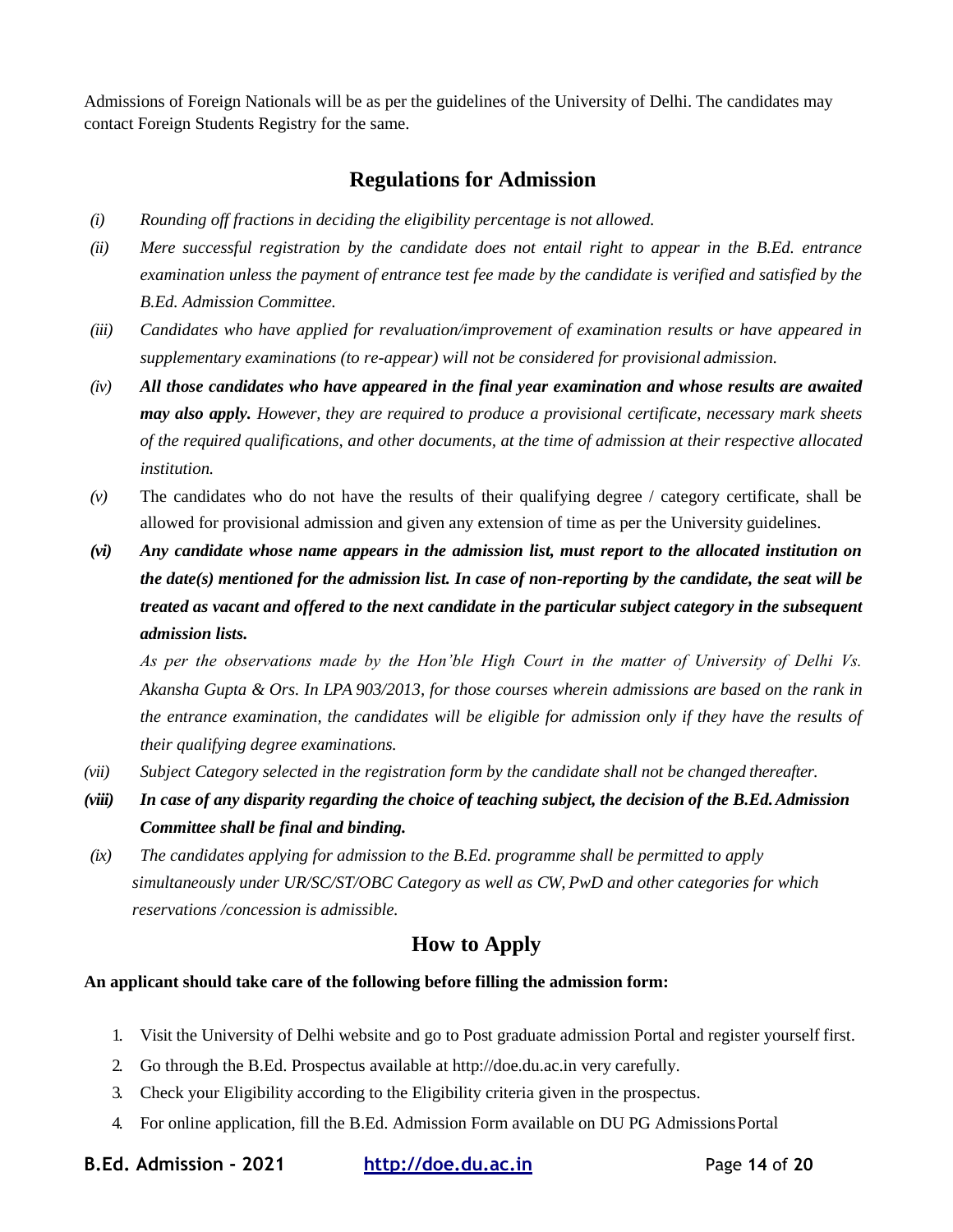- 5. Please follow the step by step instructions given on the PG Admissions portal carefully while filling the online form.
- 6. Please select the **Subject Category** and **one teaching subject** very carefully.
- 7. Please select the **Centre of examination** carefully.
- 8. **No Changes** in the form are allowed once the online payment has been done.
- 9. After the payment is made, **take a print-out of the form and bring it along on the day of admission at the allocated institution**.

## **Process of Selection**

All admissions to the B.Ed. programme will be made through an **Entrance Test** of 400 marks. The merit will be prepared on the basis of scores obtained in the Entrance Test. The test will be of 2 hours duration. The question paper shall consist of 100 Multiple Choice Questions (MCQ) of 4 marks each. There is NEGATIVE MARKING. For each wrong answer ONE mark would be deducted.

**There will be one common entrance test for all the candidates.** The test will include questions based on understanding and application of concepts in Science, Social Science and Mathematics at school level (up to senior secondary / class 12), language comprehension in both English and Hindi, reasoning and general awareness on social, political and economic issues.

#### **The entrance test will be conducted online only. The test description given in the Table-3**

| <b>Content</b>                                            | Type & Medium                                   |
|-----------------------------------------------------------|-------------------------------------------------|
|                                                           | Multiple-Choice Questions;                      |
| Subject Knowledge at School (till senior secondary level) | English <b>or</b> Hindi                         |
| Reasoning and General Awareness                           | Multiple – Choice Questions;                    |
|                                                           | English <b>or</b> Hindi                         |
| Language Proficiency (in English and Hindi)               | Multiple-Choice Questions;<br>English and Hindi |

#### **TABLE - 3**

## **Allocation of Institutions and getting Admission**

#### *A. Display of Admission List with allocation of institutions*

**On the basis of the performance in the entrance test, a merit list of all candidates, who take the test, will be displayed on the Website of the University/Department. Depending on the rank in the merit list of their respective category of the candidate, subject category, availability of seats and preference of the institutions, candidates will be allocated to different institutions. Display of name in the merit list does not indicate final selection for admission.** The overall merit list will comprise of candidates of all categories. No one will be excluded from the same. The Unreserved (UR) merit list will also include SC/ST/OBC/PwD/CW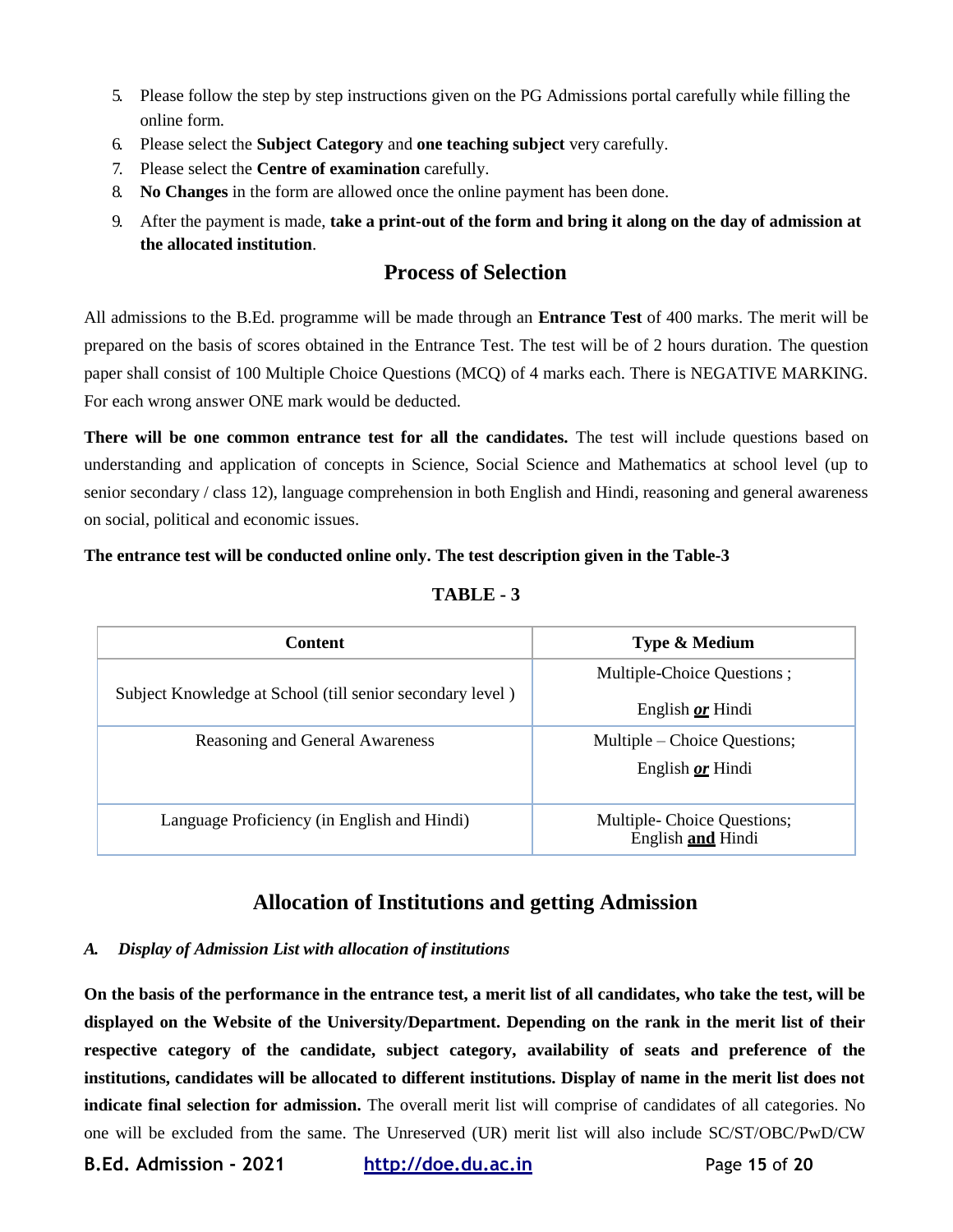candidates in the order of merit.

#### *In case of a tie, the University guidelines will be followed.*

**Each subject category may have different merit list based on the rank obtained in the Entrance Test and availability of seats. For instance, seats may get filled in with high rank in merit for Science/Social Science Subject categories but may continue to get filled in with lower ranks in merit for Home Science category as the seats are more in Home Science.**

**Being a unique professional programme where allotment of institution to a successful candidate involves various factors such as merit in the entrance test, candidate's category, subject category, availability of teaching subjects across institutions and candidate's preference of institutions, hence, candidates are not allowed to change their allotted institution. Similarly, no change of institution is allowed from one admission list to subsequent admission lists. Any mutual swapping of institutions amongst candidates is also not allowed. The Faculty of Education treats all institutions as equal with dedicated staff and adequate support system.**

Candidates should check Department of Education website and DU website for regular updates on Schedule of B.Ed. Admissions Lists. New Admission lists will be generated till all the seats are filled.

#### *B.* **Admission Formalities**

The candidates shortlisted for the admission must be present at the stipulated date and time, at their allotted institutions, along with:

- a. Photo ID Proof
- b. Print out of their filled in Application/Registration Form
- c. Admit Card of Entrance Test
- d. Two latest passport size photographs
- e. Original and two sets of photocopies of relevant documents as mentioned in Table 4 below.

**Women candidates can choose any of the four institutions, depending on availability of seats in the respective subjects and categories. LIC is open only for women candidates offering Home Science. Men and Other Gender candidates have only two institutions as Choice of Institution - DoE (CIE) & MVCE.**

The candidates will have to complete the admission related formalities within the stipulated period of time in the respective institutions allotted to them. If they fail to do so, the offer will be withdrawn and the seats will be allotted to candidates next in the merit list of the subsequent admission list. **Their selection will stand automatically cancelled without any further notice.**

## **Once allocated, no request for change of institution shall be entertained. In other words, up-gradation of institutions is not allowed.**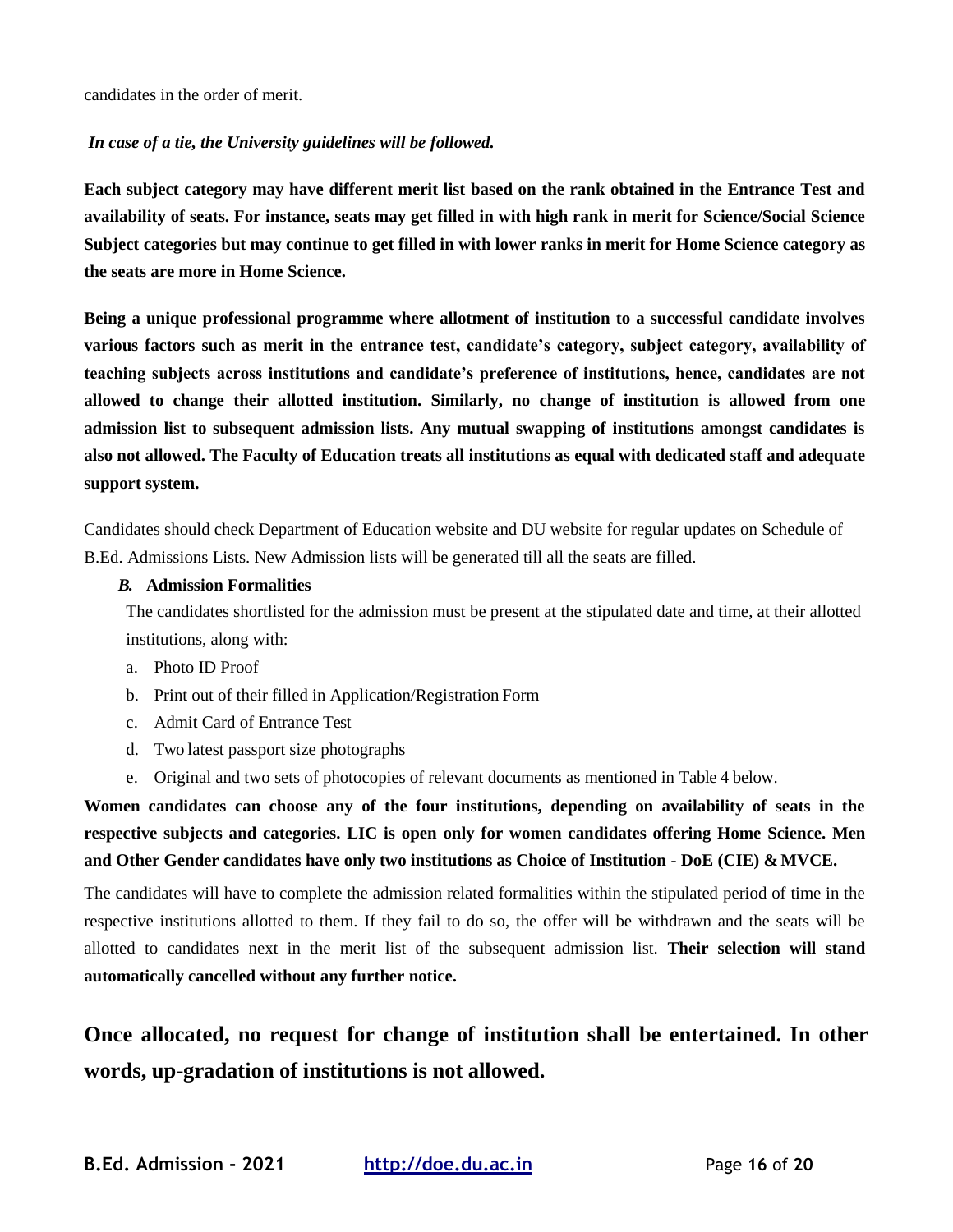*The candidates who do not have their results of the qualifying degree shall not be allowed for provisional admission. As per the observations made by the Hon'ble High Court in the matter of University of Delhi Vs Akansha Gupta & Ors. In LPA 903/2013, for the those courses wherein admissions are based on the rank in the entrance examination, the candidates will be eligible for admission only if they have the results of their qualifying degree examinations.*

*Such candidate may be considered for admission in the subsequent admission lists, provided:*

*i. The candidate reports to the allocated institutions on the date(s) mentioned when his / her names appear in the merit list(s).*

*ii. The Admission Committee, in the light of the University guidelines, allows the candidate a limited time period after taking an undertaking from the candidate, to present the documents within the given time period.*

#### **Important instructions regarding Admission**

- **1.** The candidates selected for admission to the B.Ed. Programme, are required to complete the admission related formalities within the stipulated period of time including payment of the requisite fee (as notified by the concerned institution) as per the admission lists. The fee structure of the four institutions/colleges offering B.Ed. programme will be announced at the time of admissions. **Fee concessions will be offered as per the guidelines of the University of Delhi.**
	- 1. Admission to B. Ed. Programme will be considered complete subject to the following:
		- (a) Reporting at the concerned institution, within the prescribed time-limit and submission of two latest passport size photographs of the candidate and all requisite original certificates & documents along with attested photocopies as specified in Table- 4.
		- (b) Payment of online admission fee, within the prescribed time-limit.

#### **TABLE-4**

#### **Documents required forAdmission**

- **I. High School/Secondary School Certificate for verification of date of birth.**
- $II$ . A detailed Statement of Marks of Part- I, II and III at Graduation. In case of Post-graduation being the eligibility, a Statement of Marks at Master's level.
- **III. Provisional certificate or degree of the qualifying examination.**
- **IV. Relevant certificates/documents from a competent authority, establishing the candidate's claim for reservation, for candidates belonging to reserved categories.**
- **V. Character Certificate from the institution last attended or from any gazetted officer (valid for six months from the date of issue).**
- **VI. In the case of candidates in service, a No Objection Certificate from the employer and a letter of sanction of study leave for a period of two years.**

**Please arrange documents in the serial order mentioned above.**

**2. A candidate, who fails to submit any of the above mentioned documents at the time of admission, will not be entitled to admission. The Admission Committee, with an appropriate written undertaking from the candidate, will have the discretion to give some time for submission of**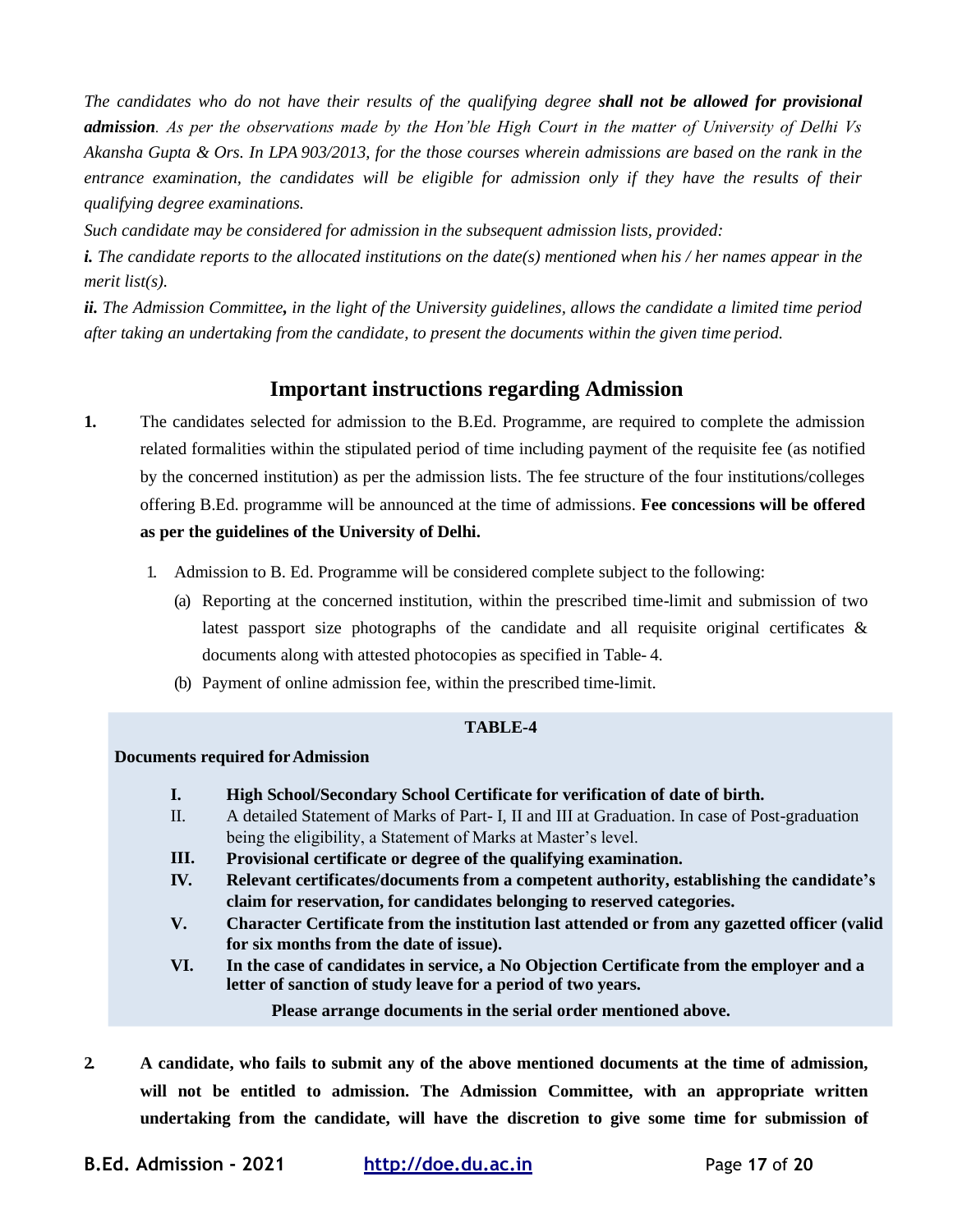#### **documents,**

- 3. B.Ed. is a two year full-time programme**. B.Ed. students are not permitted to take up any employment (full-time or part-time).** The employed candidates admitted to the B.Ed. Programme will have to produce valid sanction of leave from the employer.
- **4. As per A.C. Resolution 40 dated 24/04/1997, no student of the University shall be permitted to pursue two degree courses simultaneously either from the University of Delhi or from other University except the part-time diplomas/certificates of the University of Delhi.**
- 5. All the selected candidates admitted to the B.Ed. Programme are required to join the programme on the opening day of the new academic session, as notified in the Prospectus.
- 6. Admission lists will be generated to fill in all the possible seats by the last date of admission as decided by the University. The Admissions shall not be re-opened, once the admissions have been notified as 'closed'.

#### *7. All admissions are subject to the approval of the University of Delhi.*

8. If, at any stage, after verification of documents and payment of fee, it is found that the furnished information is wrong or inaccurate, or Certificate(s) /documents produced are false, the consequences may lead to cancellation of the candidate's Entrance Test result, admission, forfeiture of the tuition fee, degree and initiation of criminal proceedings against the candidate.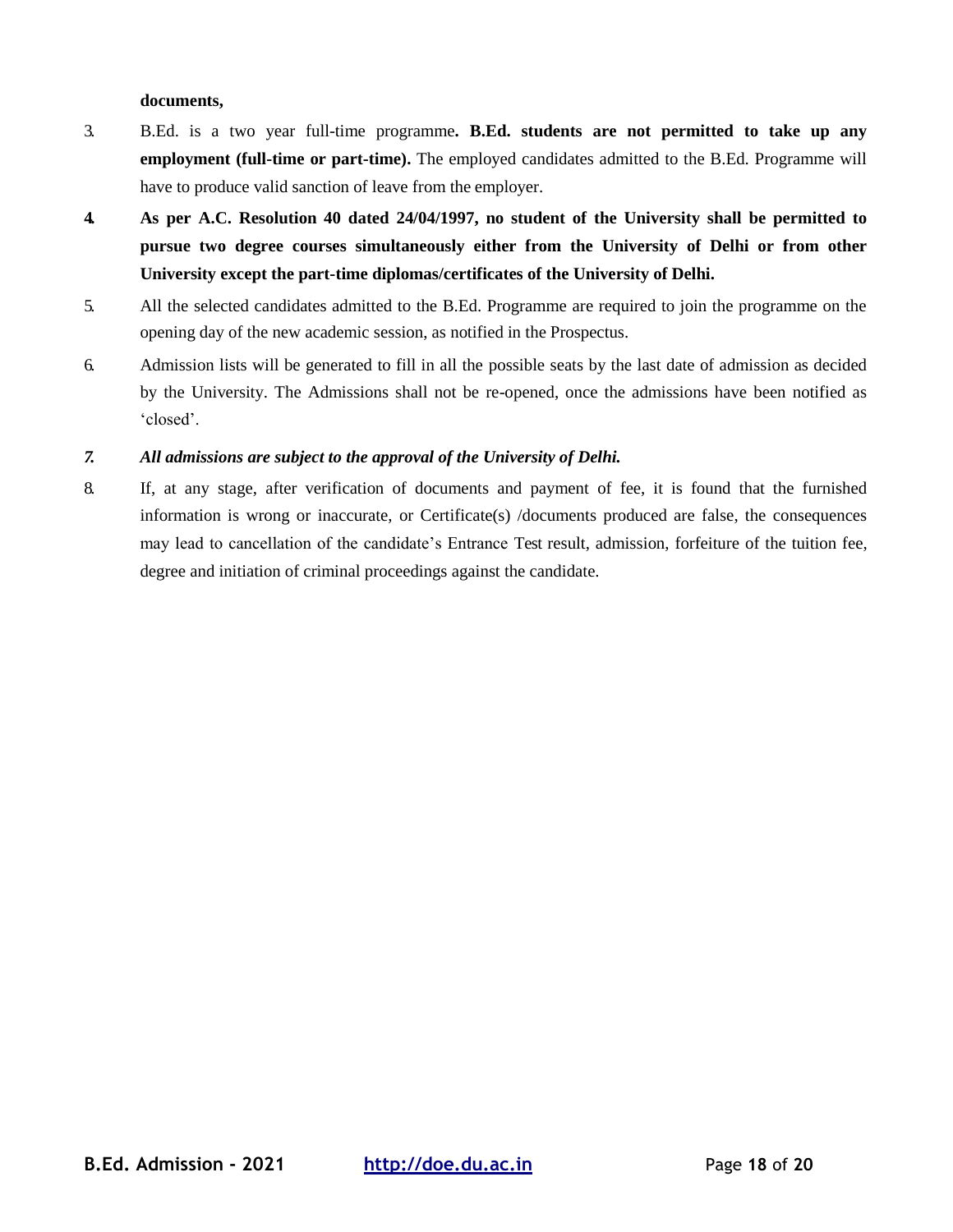## **A brief framework of B.Ed. Curriculum for 2021-23 sessions**

The B.Ed. Programme of the University of Delhi consists of Theory courses and Practicum as mentioned below briefly in Table 5. The detailed syllabus is available on the website of the Department of Education. The B.Ed. curriculum follows NCTE/UGC guidelines and may vary from Recruitment rules of different Selection Boards for Teachers.

|               | <b>First Year</b>                                                                                                                     |                      |
|---------------|---------------------------------------------------------------------------------------------------------------------------------------|----------------------|
| Paper         | <b>Title of the Course</b>                                                                                                            | <b>Maximum Marks</b> |
| $\mathbf I$   | Education in Contemporary India                                                                                                       | 100                  |
| $\mathbf{I}$  | Human Development and Learning                                                                                                        | 100                  |
| III           | Conceptual Foundations of Education                                                                                                   | 100                  |
| IV            | Pedagogy 1 (any one of the subject categories)                                                                                        | 100                  |
| $\mathbf{V}$  | Pedagogy-2 (Teaching of any one subject at school)                                                                                    | 100                  |
| VI            | Gender, School and Society                                                                                                            | 50                   |
| <b>VII</b>    | Knowledge, Disciplines and School Subjects                                                                                            | 50                   |
|               | Enhancement of Professional Capacity (EPC)<br>EPC 1: Art, Craft and Aesthetics, with special reference to any one<br>of the four arts | 50                   |
|               | EPC 2: Critical Understanding of ICTs in Education                                                                                    | 50                   |
|               | Tutorial                                                                                                                              | 50                   |
|               | Field Observation (Practicum)                                                                                                         | 50                   |
|               |                                                                                                                                       | Total Marks: 800     |
|               | <b>Second Year</b>                                                                                                                    |                      |
| <b>VIII</b>   | The Inclusive School                                                                                                                  | 50                   |
| $\mathbf{IX}$ | <b>Assessment for Learning</b>                                                                                                        | 50                   |
| X             | Elective Course (Any One)                                                                                                             | 100                  |
|               | Enhancement of Professional Capacity (EPC)<br>EPC 3: Understanding Communication<br>EPC 4: Yoga                                       | 50<br>50             |
|               | School Experience Programme (S.E.P.) – Internship                                                                                     | 300                  |
|               |                                                                                                                                       | Total Marks: 600     |

| TABLE- |  |  |
|--------|--|--|
|        |  |  |

**Timings:** All students are expected to remain in the respective institutions for the entire day, as per the working hours of the respective institutions. During S.E.P. days, all students are expected to be in the school for the entire duration of the school hours.

**B.Ed. Admission - 2021 http://doe.du.ac.in** Page **19** of **20**